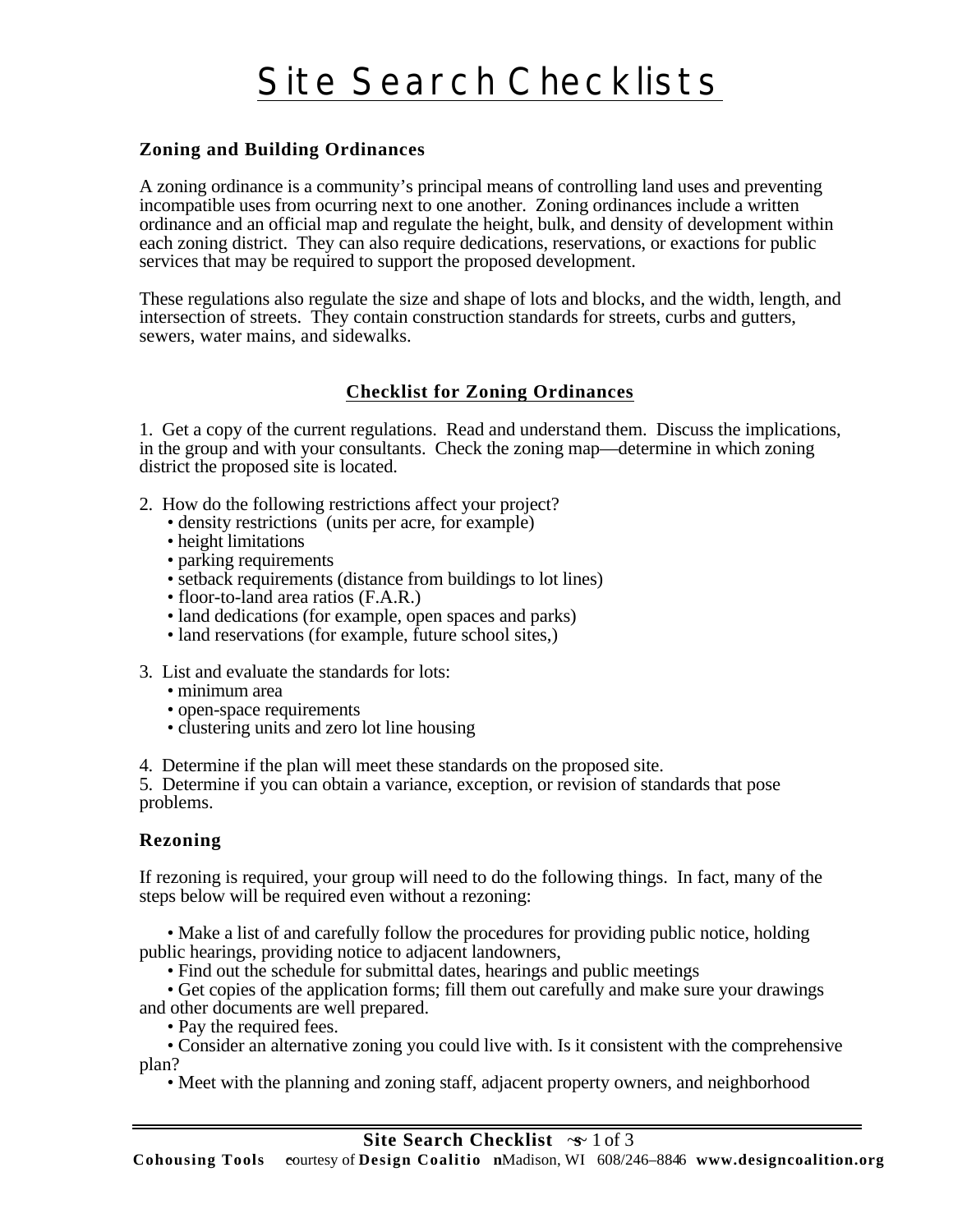groups to determine the specific issues of concern and the likelihood of obtaining rezoning.

• Design a solution that responds to the issues raised by the planning and zoning staff and neighborhood groups.

## **Streets**

l

1. Understand the standards for streets: widths, cul-de-sac dimensions, traffic control signals, sidewalks, stormwater inlet design, paving materials, rights-of-way, easements.

2. Determine if these standards can be met on the proposed site with the plan you envision. If not, can you obtain a variance, exception, or revision to standards that pose problems. How much time will it take?

3. Is a traffic study required?

4. Do you need to improve or extend the existing roadway system to the site?

# **Local Comprehensive Plans**

Comprehensive plans, sometimes called master plans or neighborhood plans have three common characteristics: First, they contain physical plans or a guide to the physical development of the community. Second, they are long range, usually covering five or more years. Third, they include a policy statement that indicates how the community intends to control its character, location, and rate of growth. The comprehensive plan is a guide to decision making both for the developer in determining optimum building locations and government officals in evaluating new development proposals.

# **Checklist for Compliance with Comprehensive Plans**

1. Review the comprehensive plan and highlight its goals, objectives, and policies.

Understand the long-term vision for the city or region.

2. List every feature of your project that supports a goal, objective, or policy in the plan. Be specific.

3. List every feature of your project that is inconsistent with a goal, objective, or policy in the plan. Again, be specific and outline a reasoned explanation of why your project cannot meet the objective or policy.

4. Evaluate those project features that are inconsistent with a provision in the plan to see if the project can be redesigned to eliminate the inconsistency.

5. List the direct economic and social benefits the project will provide to the local and regional economy and population, e.g.: dedications for open spaces, housing diversity, real estate taxes.